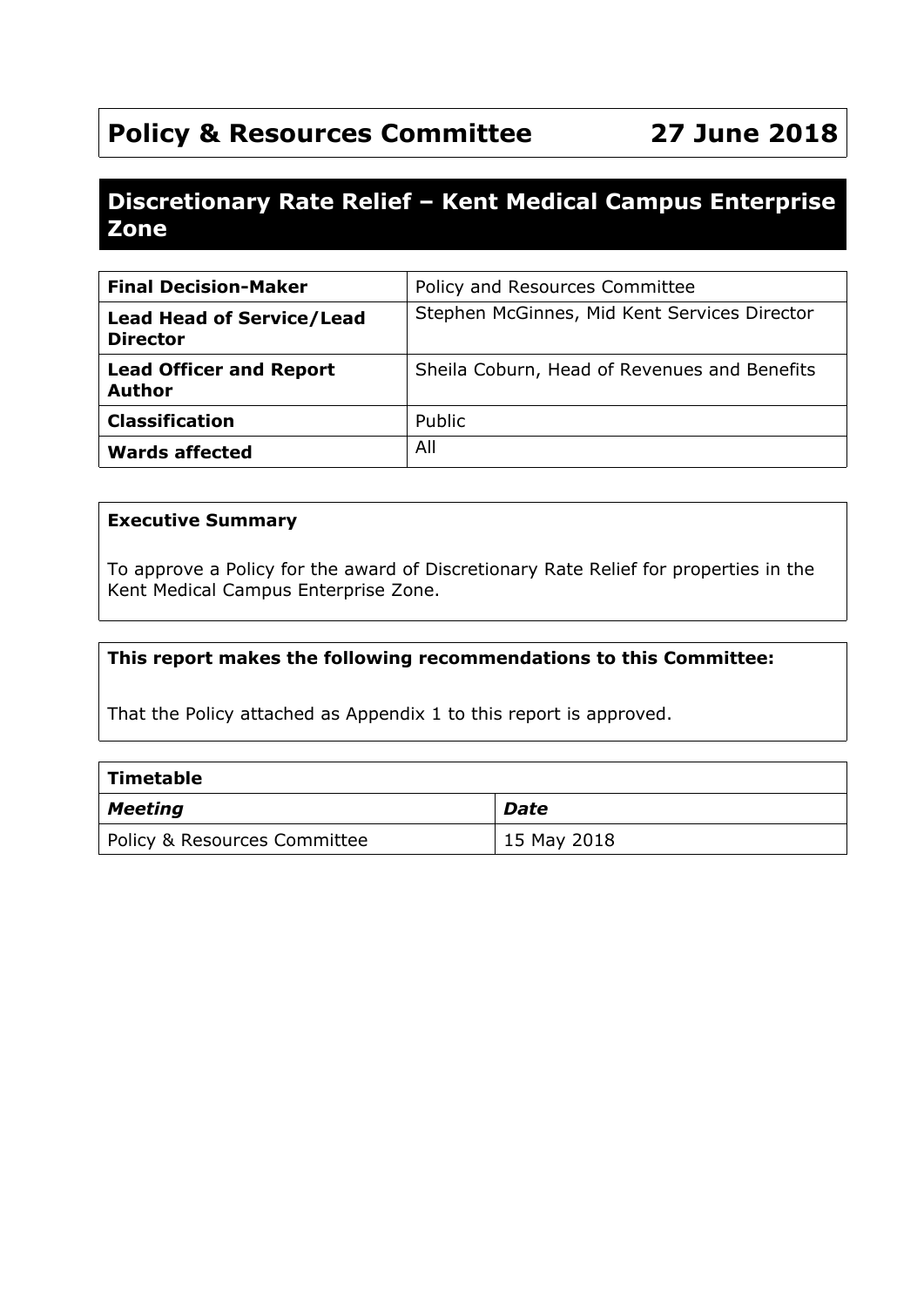#### **1. INTRODUCTION AND BACKGROUND**

- 1.1 There are a number of Enterprise Zones across the country. Their aim is to stimulate business growth in designated areas by providing financial incentives and simplified planning arrangements to businesses and to councils, provide jobs and drive local and national growth.
- 1.2 Kent Medical Campus (KMC) has been designated as an Enterprise Zone and forms part of North Kent Enterprise Zone. KMC provides a focus on healthcare, life sciences, med-tech, specialist residential and rehabilitation care, together with training facilities for the medical and health care professions.
- 1.3 A Memorandum of Understanding issued by the Ministry of Housing, Communities and Local Government (formerly Department for Communities and Local Government) has been agreed with this authority.
- 1.4 As part of the financial incentives associated with an Enterprise Zone, Local authorities have the option to award up to 100% Discretionary Business Rates Relief up to the value of £275,000 over five years to any business which sets up operation within the enterprise zone area before 31 March 2022 and is eligible to receive the support within the State Aid De Minimis threshold.
- 1.5 The Government will reimburse Maidstone Borough Council the cost incurred in providing up to 100% Business Rates relief for up to 5 years.
- 1.6 To be able to award Discretionary Rate Relief, it is necessary for the council to adopt a policy.
- 1.7 Maidstone Borough Council can retain 100% of any Business Rate increase which accrues from the Enterprise Zone for a period of 25 years from the start date of the Enterprise Zone (1 April 2017) and will be unaffected by business rate reform, reset or redistribution for this period. The amount the authority retains is required to be redirected to support the development of the Enterprise Zone in the first instance, and initiatives to support enterprise and growth within the wider Maidstone borough area thereafter.

#### **2 AVAILABLE OPTIONS**

2.1 Option 1 – 'Do nothing' option The 'do nothing' option does not fall within the conditions of the Memorandum of Understanding with the Ministry of Housing, Communities and Local Government which expects the authority to provide up to a 100% Business Rates relief.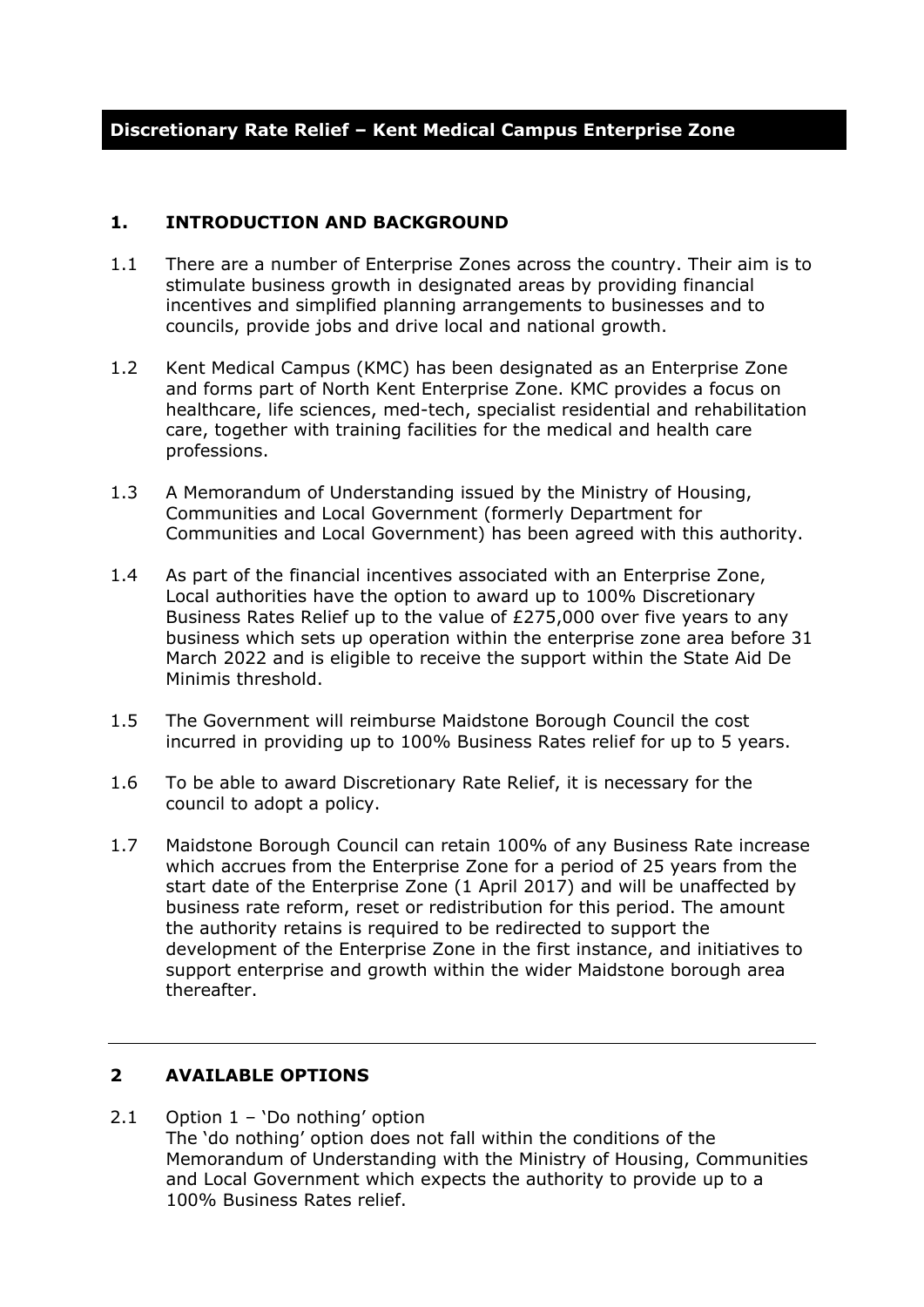2.2 Option 2 – Award 100% Discretionary Business Rates Relief to businesses that set up operations within the Enterprise Zone site before 31 March 2022 and comply with the policy criteria outlined in Appendix 1.

#### **3 PREFERRED OPTION AND REASONS FOR RECOMMENDATIONS**

- 3.1 Option 2 is the preferred option. The awarding of 100% Discretionary Rate Relief for those businesses in the Enterprise Zone will be of no cost to Maidstone Borough Council as the Government will fully fund the cost of the relief and should be viewed as an opportunity to help stimulate investment and development on Kent Medical Campus.
- 3.2 Awarding the relief complies with the conditions set down in the Memorandum of Understanding between the Secretary of State and the authority.

#### **4 RISK**

4.1 The risks associated with this proposal, including the risks if the Council does not act as recommended, have been considered in line with the Council's Risk Management Framework. We are satisfied that the risks associated are within the Council's risk appetite and will be managed as per the Policy.

#### **5 NEXT STEPS: COMMUNICATION AND IMPLEMENTATION OF THE DECISION**

- 5.1 Availability of the policy will be communicated on the council's website, and promoted via the Business in Maidstone website and the dedicated Kent Medical Campus site operated by the agents for the site.
- 5.2 As businesses set up within Kent Medical Campus, they will be informed of the availability of relief.
- 5.3 Applications will be considered upon completion of an application form.

| 6 | <b>CROSS-CUTTING ISSUES AND IMPLICATIONS</b> |
|---|----------------------------------------------|
|   |                                              |

| <b>Issue</b>                                    | <b>Implications</b>                                                                                                        | Sign-off                                              |
|-------------------------------------------------|----------------------------------------------------------------------------------------------------------------------------|-------------------------------------------------------|
| <b>Impact on Corporate</b><br><b>Priorities</b> | We do not expect the<br>recommendations will by<br>themselves materially affect<br>achievement of corporate<br>priorities. | Sheila<br>Coburn, Head<br>of Revenues<br>and Benefits |
| <b>Risk Management</b>                          | Already covered in the risk                                                                                                | Sheila                                                |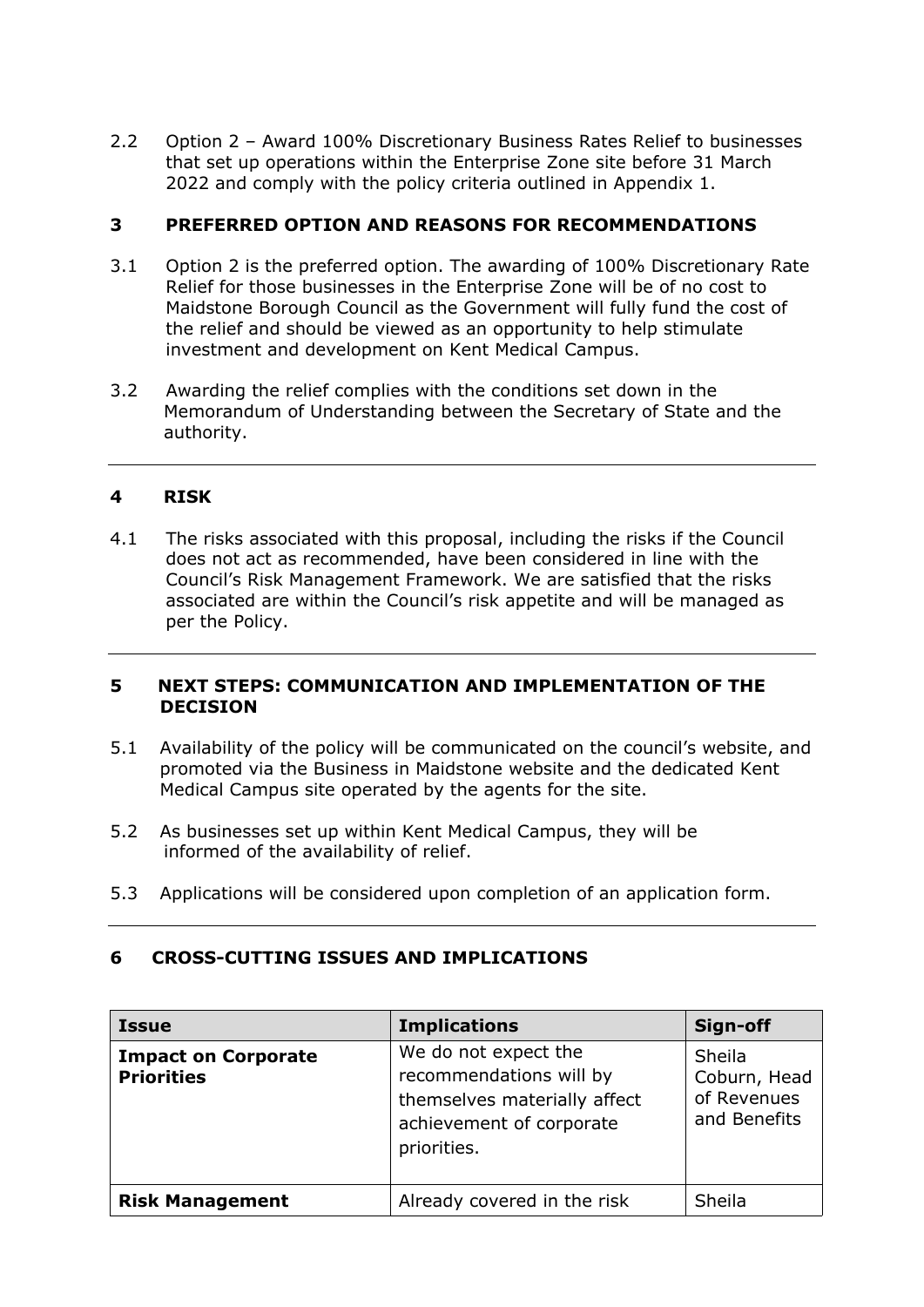|                                              | section                                                                                                                                                                                                                                                                           | Coburn, Head<br>of Revenues<br>and Benefits                                     |
|----------------------------------------------|-----------------------------------------------------------------------------------------------------------------------------------------------------------------------------------------------------------------------------------------------------------------------------------|---------------------------------------------------------------------------------|
| <b>Financial</b>                             | The proposals set out in the<br>recommendation are all within<br>already approved budgetary<br>headings and so need no new<br>funding for implementation.                                                                                                                         | [Section 151<br>Officer &<br>Finance<br>Team]                                   |
| <b>Staffing</b>                              | We will deliver the<br>recommendations with our<br>current staffing.                                                                                                                                                                                                              | Sheila<br>Coburn, Head<br>of Revenues<br>and Benefits                           |
| Legal                                        | Acting on the recommendations<br>is within the Council's powers as<br>set out in Section 47 of the<br>Local Government Finance Act<br>1988                                                                                                                                        | Keith<br>Trowell,<br>Interim Team<br>Leader<br>(Corporate<br>Governance)        |
| <b>Privacy and Data</b><br><b>Protection</b> | Accepting the recommendations<br>will increase the volume of data<br>held by the Council. The data<br>will be held and processed in<br>accordance with the data<br>protection principles contained<br>in Schedule 1 to the Data<br>Protection Act 1998.                           | Keith<br>Trowell,<br><b>Interim Team</b><br>Leader<br>(Corporate<br>Governance) |
| <b>Equalities</b>                            | The implementation of this<br>policy presents new opportunity<br>in the borough for businesses.<br>It is important that the<br>equalities impact is considered<br>in order to ensure that this offer<br>is widely communicated, in<br>particular to reach seldom<br>heard groups. | Equalities<br>and<br>Corporate<br>Policy Officer                                |
| <b>Crime and Disorder</b>                    | No impact                                                                                                                                                                                                                                                                         | Sheila<br>Coburn, Head<br>of Revenues<br>and Benefits                           |
| <b>Procurement</b>                           | No impact                                                                                                                                                                                                                                                                         | Sheila<br>Coburn, Head<br>of Revenues<br>and Benefits                           |